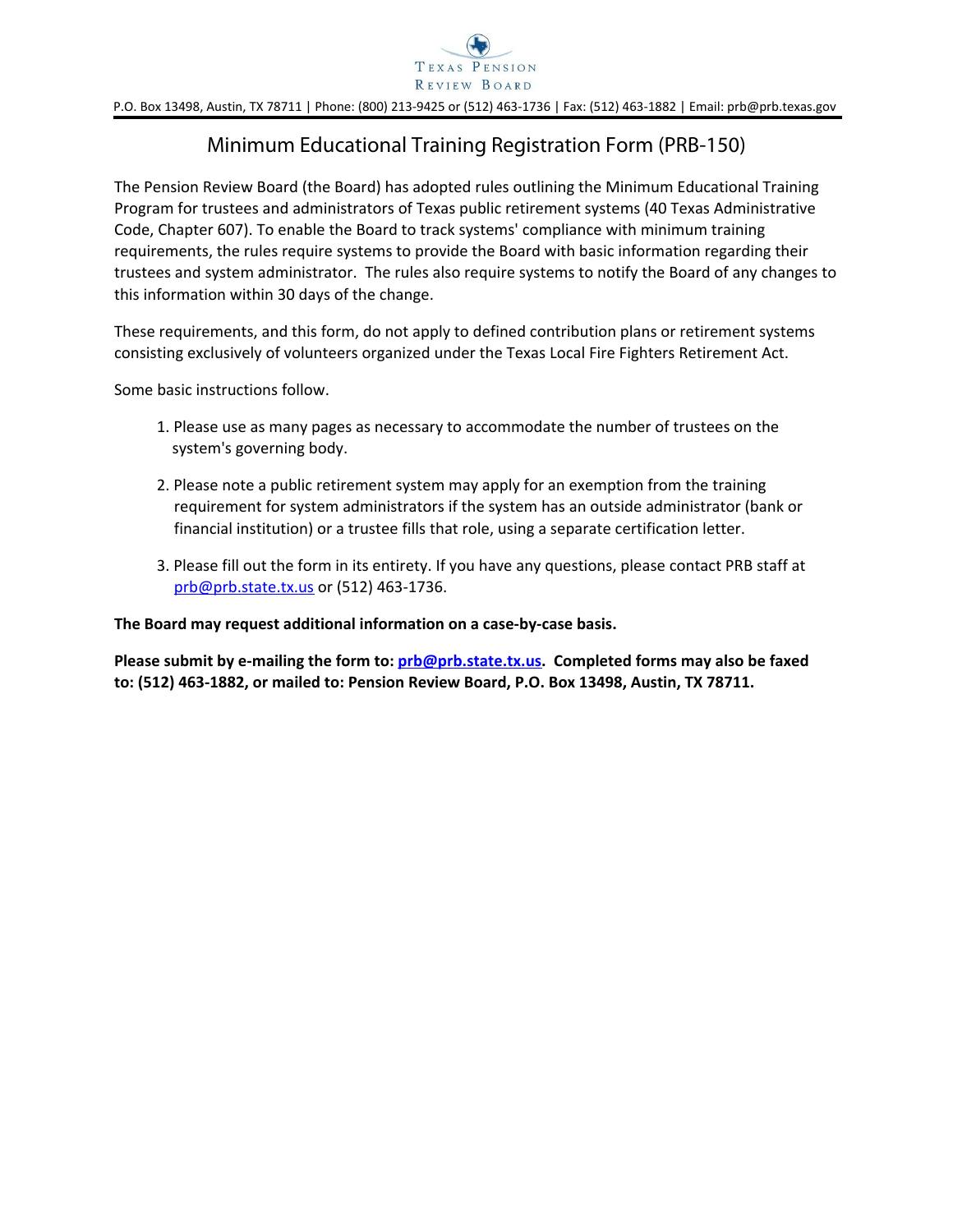

P.O. Box 13498, Austin, TX 78711 | Phone: (800) 213-9425 or (512) 463-1736 | Fax: (512) 463-1882 | Email: prb@prb.texas.gov

## MET PROGRAM REGISTRATION FORM **PRB-150**

Retirement System Profile

System Name **Phone Number** Phone Number

Report Contact Name (Please Print) E-mail

## **Changes to the Board**

Names of Outgoing Trustees/System Administrators

## **System Administrator**

| <b>Title</b>                                                             |                                                         |
|--------------------------------------------------------------------------|---------------------------------------------------------|
|                                                                          | <b>Fax Number</b>                                       |
|                                                                          | Date of Hire                                            |
| <b>Note:</b> Please use as many pages as needed for additional trustees. |                                                         |
| <b>Trustee</b>                                                           |                                                         |
| <b>Mailing Address</b>                                                   |                                                         |
| E-mail                                                                   |                                                         |
|                                                                          | Trustee Type (Active, Retired, Citizen, Employer, etc.) |
| <b>Term Start Date</b>                                                   | <b>Term End Date</b>                                    |
|                                                                          |                                                         |

**CERTIFICATION**

I hereby certify that the information provided above is complete and accurate and that I am duly authorized by the pension system to complete this form.

**Note**: *For e-mail submissions, by typing your name on the signature line below, you are signing this document*.

Authorizing Signature

Printed Name

**Date**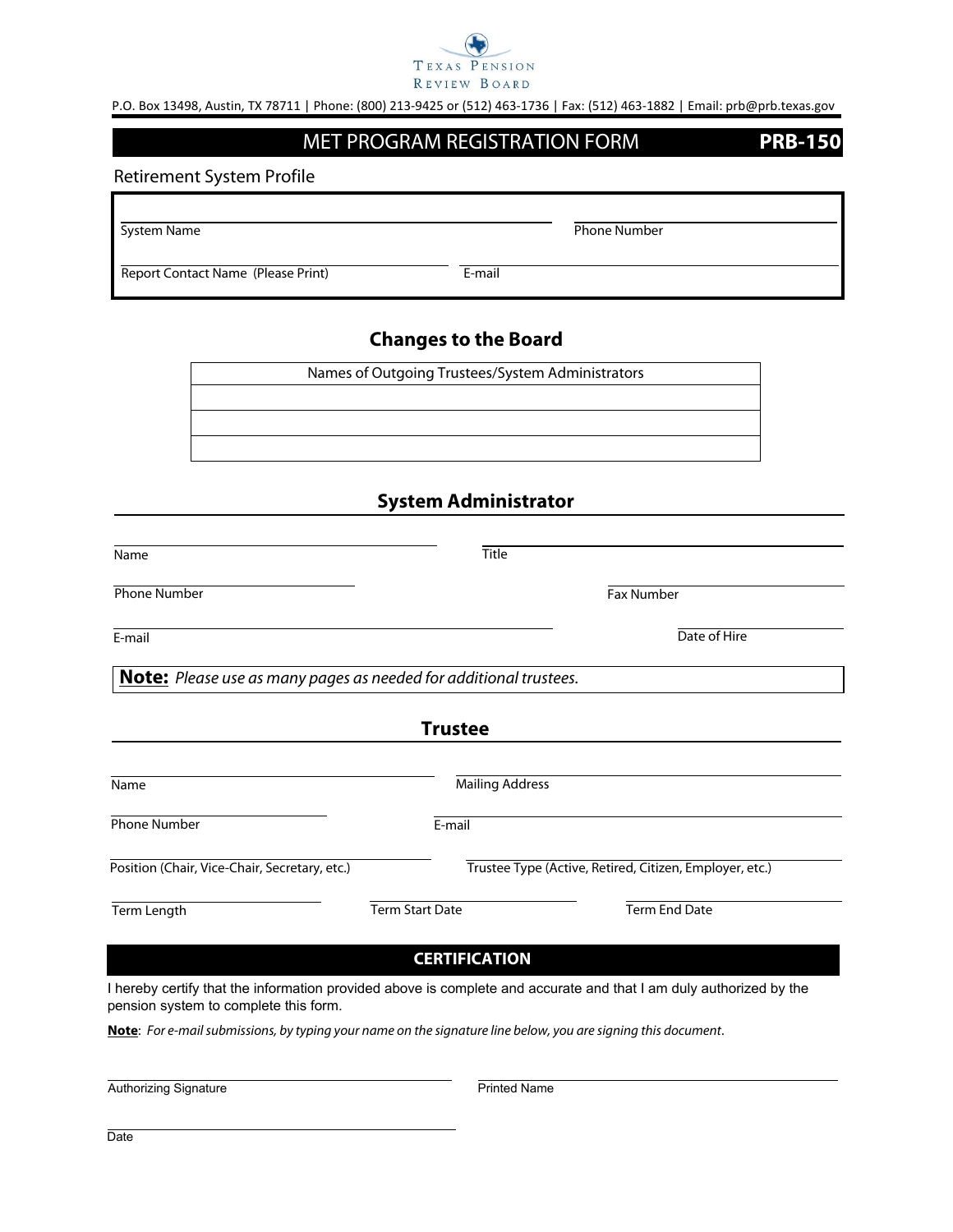

|  | P.O. Box 13498, Austin, TX 78711   Phone: (800) 213-9425 or (512) 463-1736   Fax: (512) 463-1882   Email: prb@prb.texas.gov |  |
|--|-----------------------------------------------------------------------------------------------------------------------------|--|

|                                               | <b>Trustee</b>                                          |                                                         |
|-----------------------------------------------|---------------------------------------------------------|---------------------------------------------------------|
|                                               |                                                         |                                                         |
| Name                                          |                                                         | <b>Mailing Address</b>                                  |
| Phone Number                                  | $E$ -mail                                               |                                                         |
| Position (Chair, Vice-Chair, Secretary, etc.) |                                                         | Trustee Type (Active, Retired, Citizen, Employer, etc.) |
| Term Length                                   | Term Start Date                                         | Term End Date                                           |
|                                               | <b>Trustee</b>                                          |                                                         |
| Name                                          |                                                         | <b>Mailing Address</b>                                  |
| <b>Phone Number</b>                           | E-mail                                                  |                                                         |
| Position (Chair, Vice-Chair, Secretary, etc.) | Trustee Type (Active, Retired, Citizen, Employer, etc.) |                                                         |
| Term Length                                   | Term Start Date                                         | Term End Date                                           |
| Name                                          | <b>Trustee</b>                                          | <b>Mailing Address</b>                                  |
| Phone Number                                  | $E-mail$                                                |                                                         |
| Position (Chair, Vice-Chair, Secretary, etc.) |                                                         | Trustee Type (Active, Retired, Citizen, Employer, etc.) |
| Term Length                                   | <b>Term Start Date</b>                                  | Term End Date                                           |
|                                               | <b>Trustee</b>                                          |                                                         |
|                                               |                                                         |                                                         |
| Name                                          |                                                         | <b>Mailing Address</b>                                  |
| Phone Number                                  | $E$ -mail                                               |                                                         |
| Position (Chair, Vice-Chair, Secretary, etc.) |                                                         | Trustee Type (Active, Retired, Citizen, Employer, etc.) |
| Term Length                                   | <b>Term Start Date</b>                                  | Term End Date                                           |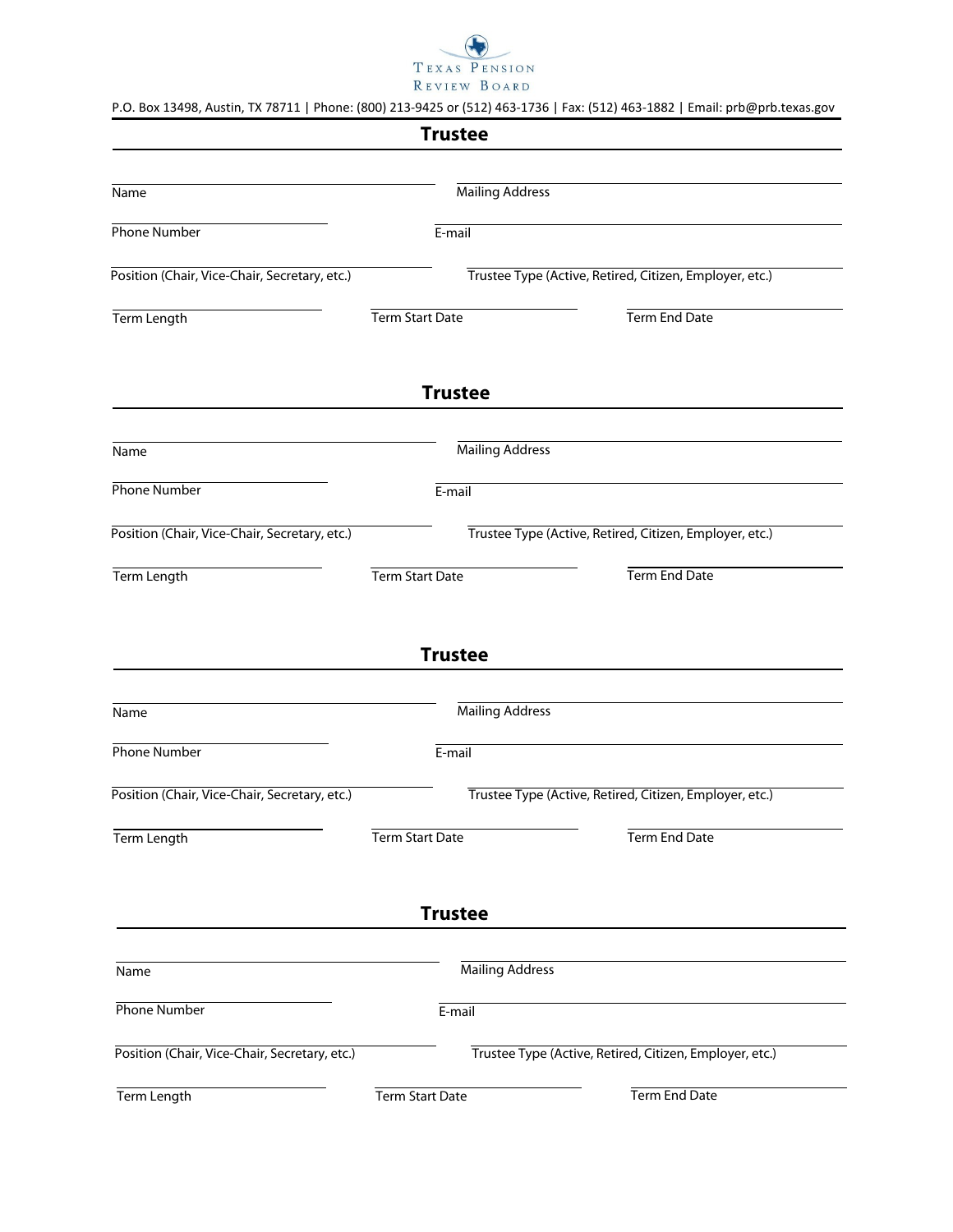

|  |  |  | P.O. Box 13498, Austin, TX 78711   Phone: (800) 213-9425 or (512) 463-1736   Fax: (512) 463-1882   Email: prb@prb.texas.gov |  |
|--|--|--|-----------------------------------------------------------------------------------------------------------------------------|--|
|--|--|--|-----------------------------------------------------------------------------------------------------------------------------|--|

|                                               | <b>Trustee</b>         |                                                         |
|-----------------------------------------------|------------------------|---------------------------------------------------------|
|                                               |                        |                                                         |
| Name                                          |                        | <b>Mailing Address</b>                                  |
| <b>Phone Number</b>                           | E-mail                 |                                                         |
| Position (Chair, Vice-Chair, Secretary, etc.) |                        | Trustee Type (Active, Retired, Citizen, Employer, etc.) |
| <b>Term Length</b>                            | Term Start Date        | Term End Date                                           |
|                                               | <b>Trustee</b>         |                                                         |
| Name                                          |                        | <b>Mailing Address</b>                                  |
| Phone Number                                  | E-mail                 |                                                         |
| Position (Chair, Vice-Chair, Secretary, etc.) |                        | Trustee Type (Active, Retired, Citizen, Employer, etc.) |
| Term Length                                   | Term Start Date        | Term End Date                                           |
| Name                                          | <b>Trustee</b>         | <b>Mailing Address</b>                                  |
|                                               |                        |                                                         |
| <b>Phone Number</b>                           | $E$ -mail              |                                                         |
| Position (Chair, Vice-Chair, Secretary, etc.) |                        | Trustee Type (Active, Retired, Citizen, Employer, etc.) |
| Term Length                                   | <b>Term Start Date</b> | <b>Term End Date</b>                                    |
|                                               | <b>Trustee</b>         |                                                         |
|                                               |                        |                                                         |
| Name                                          |                        | <b>Mailing Address</b>                                  |
| <b>Phone Number</b>                           | E-mail                 |                                                         |
| Position (Chair, Vice-Chair, Secretary, etc.) |                        | Trustee Type (Active, Retired, Citizen, Employer, etc.) |
| Term Length                                   | <b>Term Start Date</b> | Term End Date                                           |